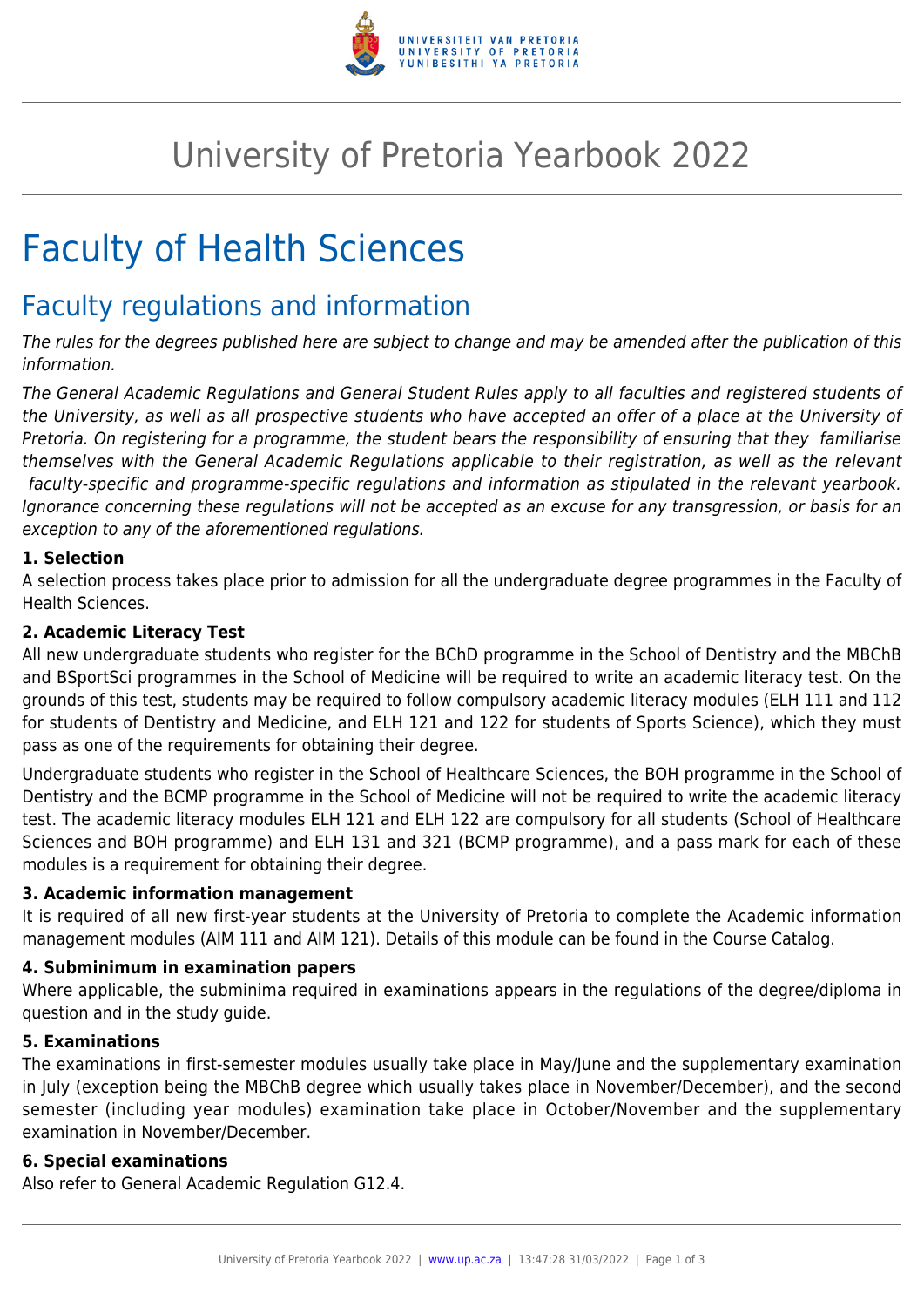

A student who is prevented from writing the standard examination due to illness or other qualifying circumstances, may be granted permission by the dean to write a special examination in the particular module(s).

An application to write a special examination, accompanied by supporting documentation in the form of a medical certificate issued by a registered medical practitioner in the case of illness (see Section A21 for more information on medical certificates), or appropriate supporting documents in the case of other qualifying circumstances (see Section A22 for more information on affidavits), accompanied by a letter of motivation, must be submitted to the dean in the prescribed manner, within three days of the date of the particular examination that was not written. If an application could not be submitted on time, a late application supported by the required documentation and a valid reason or motivation for the late application must be submitted to the dean for consideration.

The date for a special examination is determined by the lecturer, in consultation with the head of the relevant department, if it cannot take place on the scheduled examination or supplementary examination dates. The examination must be conducted as soon as possible after the qualifying circumstances or illness have/has ceased to exist.

#### **7. Re-marking of examination scripts**

Also refer to General Academic Regulation G14.

In accordance with the stipulations of the General Academic Regulations, departments give feedback to students after an examination on the framework used by the examiners during the examination. The way in which feedback is given, is determined by the relevant head of department. Students may, after perusal, and after the examination period (which includes the examination and the supplementary examination), within 14 calendar days after commencement of the lectures in the next semester, and after payment of the prescribed fee, apply for the re-marking of an examination script, by an examiner who should be an external examiner from outside of the University) appointed by the relevant head of department.

The Faculty of Health Science furthermore defines the relevant regulation as follows:

i. A student has the right of perusal of his or her examination script before applying for the re-marking of the examination script.

The following is determined by perusal of the script:

- Whether all the answers have been marked.
- Whether the marks awarded, have been calculated correctly.
- Whether the student did in fact answer all the questions.
- ii. During perusal, the student, the lecturer as well as a third person (staff member) must be present.

If a discussion about the content of the answers in the script develops, the student must be referred to Student Administration, where he or she applies for the re-marking of the examination script.

#### **8. Supplementary examination opportunity**

- i. A student may be admitted to a supplementary examination in a module in the following instances [except for specific faculty requirements in respect of supplementary examinations in specific blocks for the first to the fifth year of study for the MBChB degree and the first and second year of study for BChD]:
	- a. If a final mark of between 40% and 49% has been obtained.
	- b. If a pass mark has been obtained but the required subminimum of 40% has not been met in the examination as a whole; or
	- c. If a pass mark has been obtained but not the required subminimum in subsections of the module.